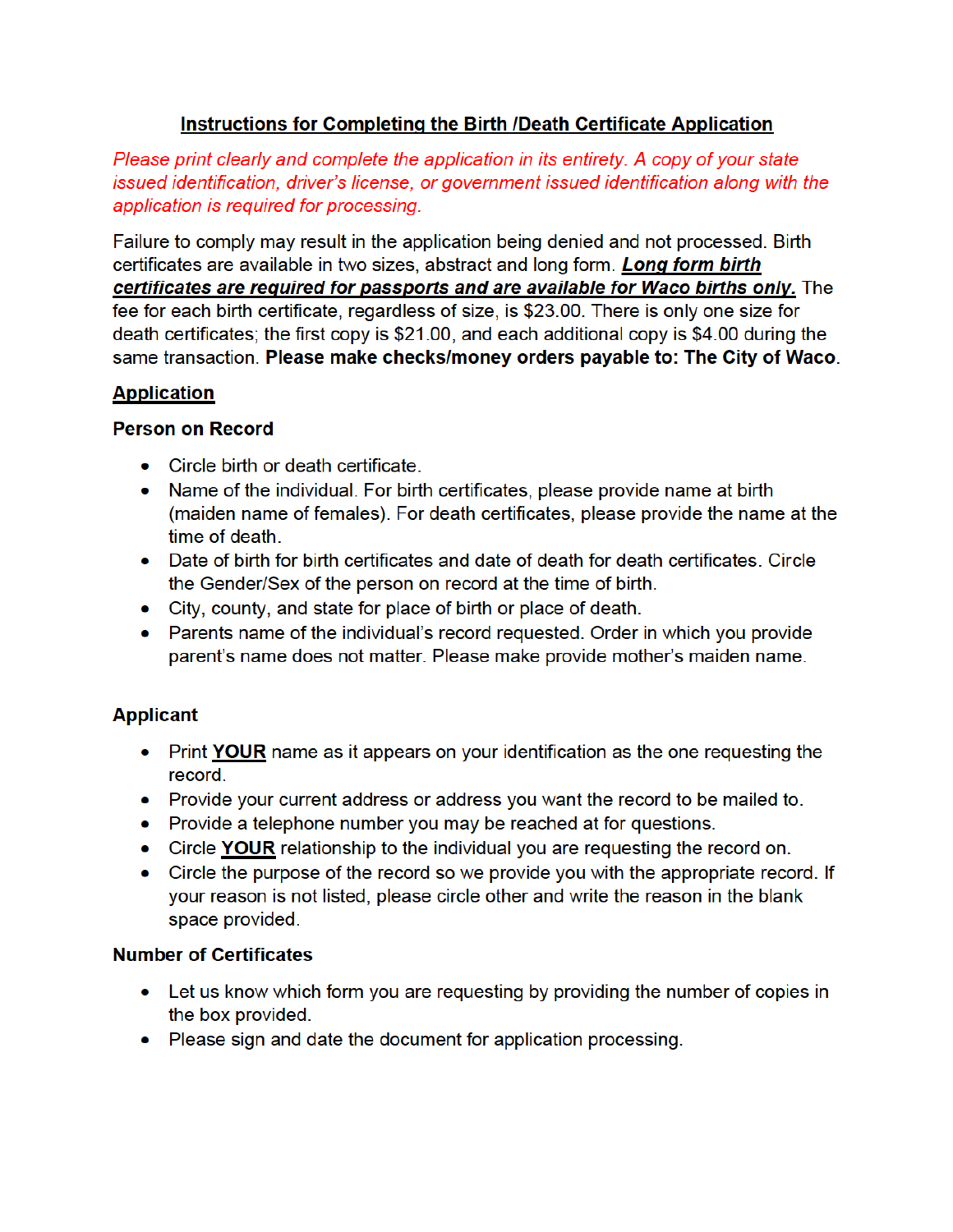### Notarized Proof of Identification

#### This form must be completed entirety and in the presence of a Notary for mail requests.

### Part I: - To be completed by applicant

- Print the individual's full name as it appears on the record requested.
- Print the date of birth for birth certificates and date of death for death certificates.
- Provide the city or county where the birth or death occurred.
- Provide the sex of the individual at the time of birth.
- Provide the full name of the parents of the individual for which the record is being requested.

### Part II- To be completed by applicant

- Provide YOUR relationship to the individual of the record requested.
- Provide the type of identification provided to the notary. A copy must be mailed with your application.

### Part III- To be completed by and in the presence of a Notary.

Once both pages are complete, mail it to:

Waco McLennan County PHD - Vital Statistics Department 225 W. Waco Dr. Room 110 Waco, Texas 76707

For questions, please contact our office at 254-750-5462 or by email at [registrar@wacotx.gov.](mailto:registrar@wacotx.gov)

Make checks/money orders payable to: The City of Waco (abbreviated C.O.W.) Failure to do so may result in a returned application.

## Please note that we do not accept any applications by fax or email.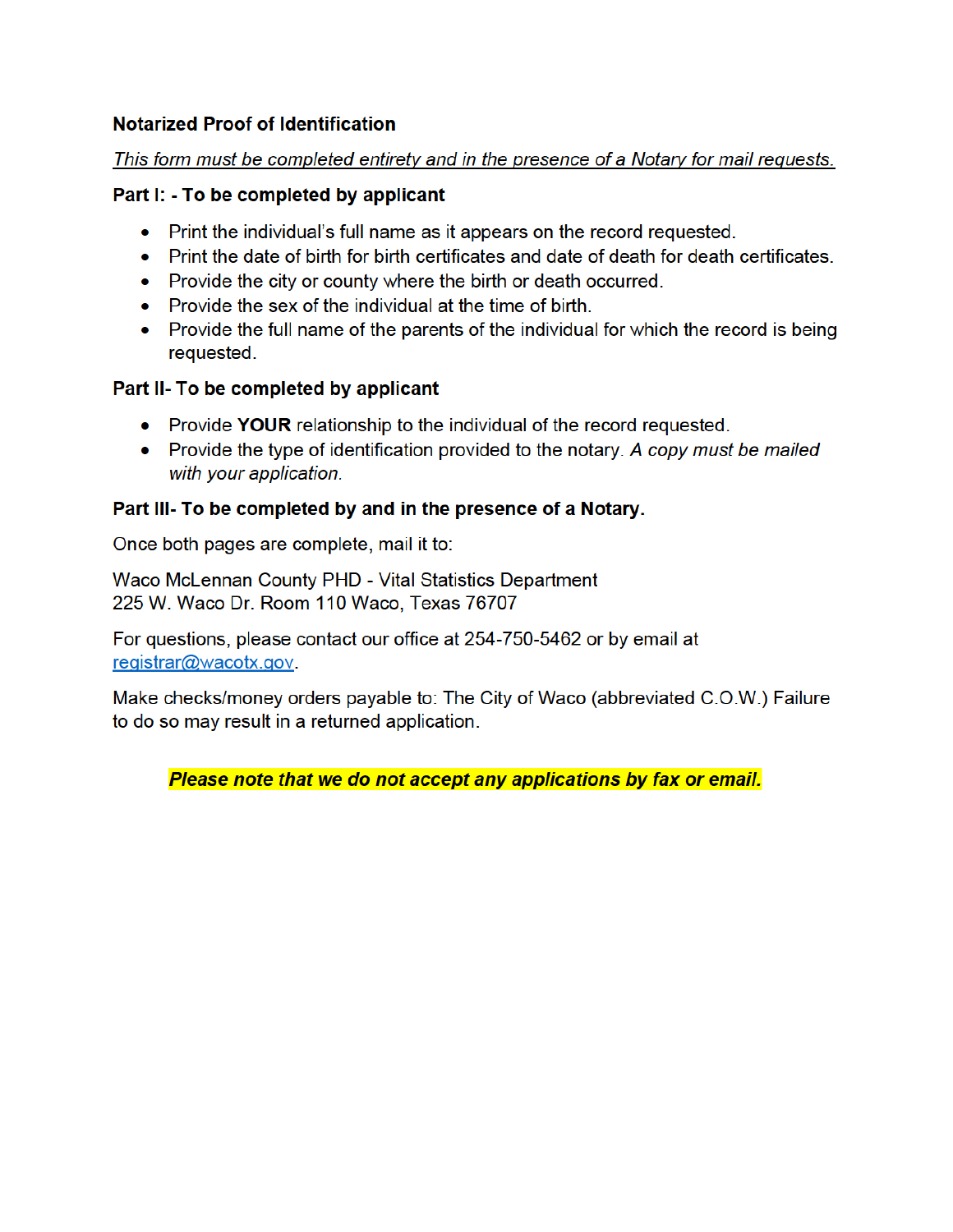

#### WACO McLENNAN COUNTY PUBLIC HEALTH DISTRICT

225 W. Waco Drive, Waco, Texas 76707

Website: www.Waco-Texas.com Email[: Registrar@WacoTx.gov](mailto:Registrar@WacoTx.gov) Phone: (254) 750-5462 Fax: (254) 750-5455

#### APPLICATION FOR CERTIFIED BIRTH AND DEATH CERTIFICATES (\*TEXAS ONLY\*)

A VALID STATE ID OR DRIVERS LICENSEIS REQUIRED

Please make all checks and money orders payable to The City of Waco (C.O.W)

#### CIRCLE ONE: BIRTH CERTIFICATE DEATH CERTIFICATE

| <b>Full Name of</b><br><b>Person on Record:</b>          |                                                                                                                   |                                                          |                                        |                  |                          |                           |              |                                                                                                                                                                                                                                                                                               |  |
|----------------------------------------------------------|-------------------------------------------------------------------------------------------------------------------|----------------------------------------------------------|----------------------------------------|------------------|--------------------------|---------------------------|--------------|-----------------------------------------------------------------------------------------------------------------------------------------------------------------------------------------------------------------------------------------------------------------------------------------------|--|
|                                                          | <b>First Name</b>                                                                                                 |                                                          | <b>Middle Name</b>                     |                  |                          | Maiden Name / Last Name   |              |                                                                                                                                                                                                                                                                                               |  |
| Date of<br>Birth / Death:                                |                                                                                                                   |                                                          |                                        |                  | Gender/Sex (Circle One): |                           | Male         | Female                                                                                                                                                                                                                                                                                        |  |
|                                                          | <b>Month</b>                                                                                                      | Day                                                      | Year                                   |                  |                          |                           |              |                                                                                                                                                                                                                                                                                               |  |
| <b>Place of</b><br>Birth / Death:                        |                                                                                                                   |                                                          |                                        |                  |                          |                           |              |                                                                                                                                                                                                                                                                                               |  |
|                                                          | <b>City or Town</b>                                                                                               |                                                          | County                                 |                  |                          |                           | <b>State</b> |                                                                                                                                                                                                                                                                                               |  |
| <b>Full Name</b><br>of Parent 1:                         |                                                                                                                   |                                                          |                                        |                  |                          |                           |              |                                                                                                                                                                                                                                                                                               |  |
|                                                          | <b>First Name</b>                                                                                                 |                                                          | <b>Middle Name</b>                     |                  |                          | Maiden Name / Last Name   |              |                                                                                                                                                                                                                                                                                               |  |
| <b>Full Name</b><br>of Parent 2:                         |                                                                                                                   |                                                          |                                        |                  |                          |                           |              |                                                                                                                                                                                                                                                                                               |  |
| <b>First Name</b>                                        |                                                                                                                   |                                                          | <b>Middle Name</b>                     |                  |                          | Maiden Name / Last Name   |              |                                                                                                                                                                                                                                                                                               |  |
| <b>Applicant's</b>                                       |                                                                                                                   |                                                          |                                        |                  |                          |                           |              |                                                                                                                                                                                                                                                                                               |  |
| Name (You):                                              | <b>First Name</b>                                                                                                 |                                                          | <b>Middle Name</b>                     |                  |                          | <b>Last Name</b>          |              |                                                                                                                                                                                                                                                                                               |  |
| Address:                                                 |                                                                                                                   |                                                          |                                        |                  |                          |                           |              |                                                                                                                                                                                                                                                                                               |  |
|                                                          | <b>Street Address</b>                                                                                             |                                                          | City                                   | <b>State</b>     | <b>Zip Code</b>          |                           |              | Telephone                                                                                                                                                                                                                                                                                     |  |
| Purpose for obtaining this record (Circle One):          |                                                                                                                   |                                                          |                                        |                  |                          |                           |              |                                                                                                                                                                                                                                                                                               |  |
|                                                          |                                                                                                                   | <b>School</b>                                            | ID<br>Passport                         | <b>Insurance</b> | Lost/Stolen              | Other:                    |              | (Please Specify)                                                                                                                                                                                                                                                                              |  |
| <b>BIRTH Certificates</b><br>Long Form:                  |                                                                                                                   |                                                          | <b>Cost per Certificate</b>            |                  |                          |                           |              | <b>Number of Certificates</b>                                                                                                                                                                                                                                                                 |  |
| ٠                                                        | <b>Waco Births Only</b>                                                                                           |                                                          | \$23.00                                |                  |                          |                           |              |                                                                                                                                                                                                                                                                                               |  |
|                                                          | <b>Necessary for Passport</b><br><b>Most Detailed Birth Record</b>                                                |                                                          |                                        |                  |                          |                           |              |                                                                                                                                                                                                                                                                                               |  |
| Abstract<br>۰<br>۰                                       | <b>Least Detailed Birth Record</b>                                                                                |                                                          | \$23.00                                |                  |                          |                           |              |                                                                                                                                                                                                                                                                                               |  |
|                                                          | Not Applicable for Passports                                                                                      |                                                          |                                        |                  |                          |                           |              |                                                                                                                                                                                                                                                                                               |  |
| <b>DEATH Certificates</b><br>1 <sup>st</sup> Certificate |                                                                                                                   |                                                          | <b>Cost per Certificate</b><br>\$21.00 |                  |                          |                           |              | <b>Number of Certificates</b>                                                                                                                                                                                                                                                                 |  |
| <b>Additional Certificates</b>                           |                                                                                                                   |                                                          | \$4.00                                 |                  |                          |                           |              |                                                                                                                                                                                                                                                                                               |  |
|                                                          |                                                                                                                   | search fee of \$23.00 is not refundable or transferable. |                                        |                  |                          |                           |              | I am aware that the penalty for knowingly making a false statement in this form can result in 2-10 years in prison and a fine up to \$10,000.00<br>(Health and Safety Code, Chapter 195, SEC 195.003). I further understand that for any search of the files where a record is not found, the |  |
|                                                          |                                                                                                                   |                                                          |                                        |                  |                          | Date of Application: Mate |              |                                                                                                                                                                                                                                                                                               |  |
|                                                          | restricted records, all identifying information, relationship item, and purpose are provided to issue the record. |                                                          |                                        |                  |                          |                           |              | Birth records are confidential for 75 years and death records for 25 years, therefore, issuance is restricted. Administrative rules require that on                                                                                                                                           |  |
| FOR OFFICE USE ONLY:                                     |                                                                                                                   |                                                          |                                        |                  |                          |                           |              |                                                                                                                                                                                                                                                                                               |  |
| <b>Applicant's Signature:</b>                            |                                                                                                                   |                                                          |                                        |                  |                          |                           |              |                                                                                                                                                                                                                                                                                               |  |